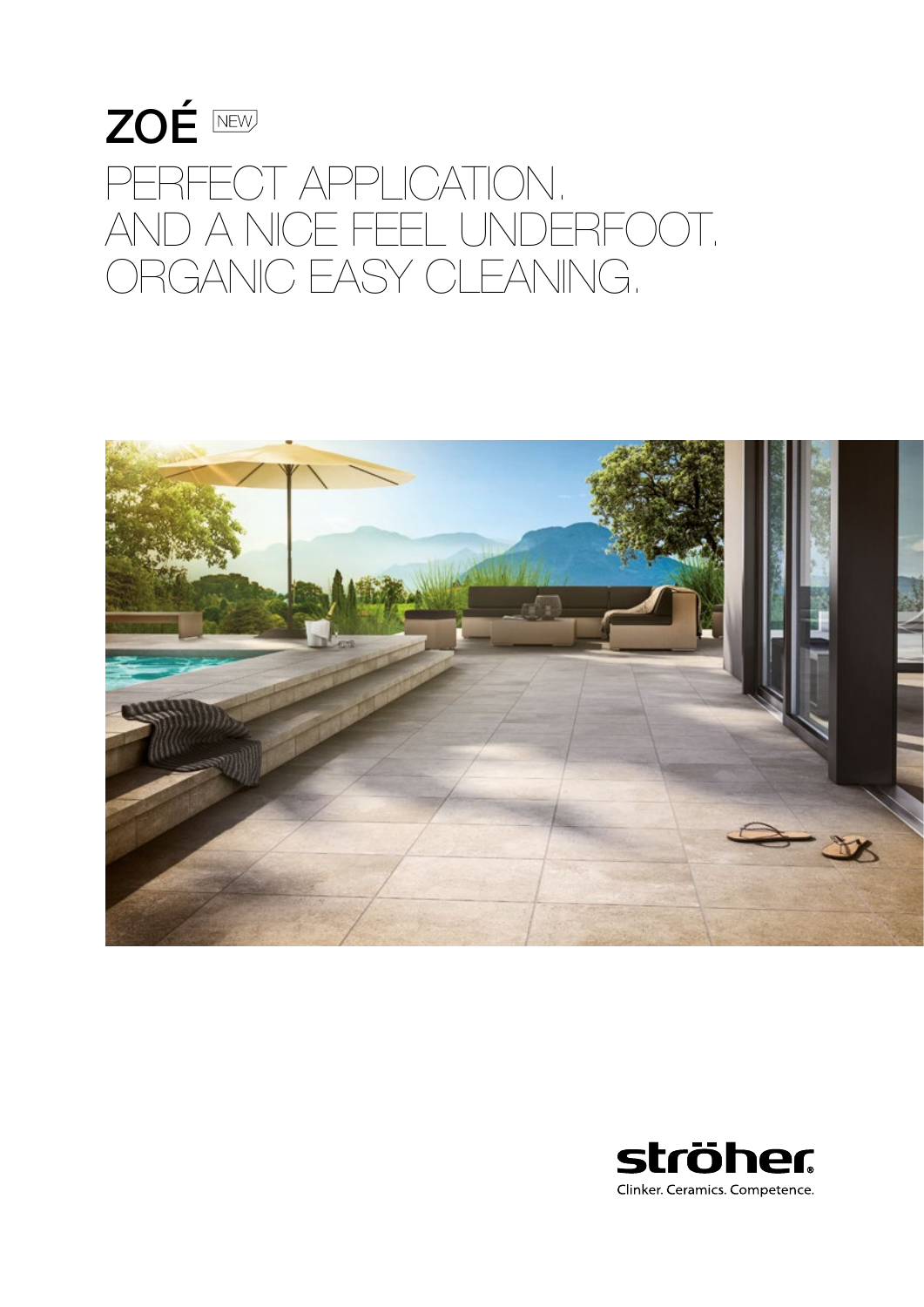





# COMFORT CONCEPT. MINIMALIST DESIGN. QUICK TO LAY.

FORMATS



8031, 30 x 30 cm R 10



8045, 30 x 45 cm R 10

### **COLOURS**









er 970 grey 1971 greige 1972 taupe 972 taupe 973 anthracite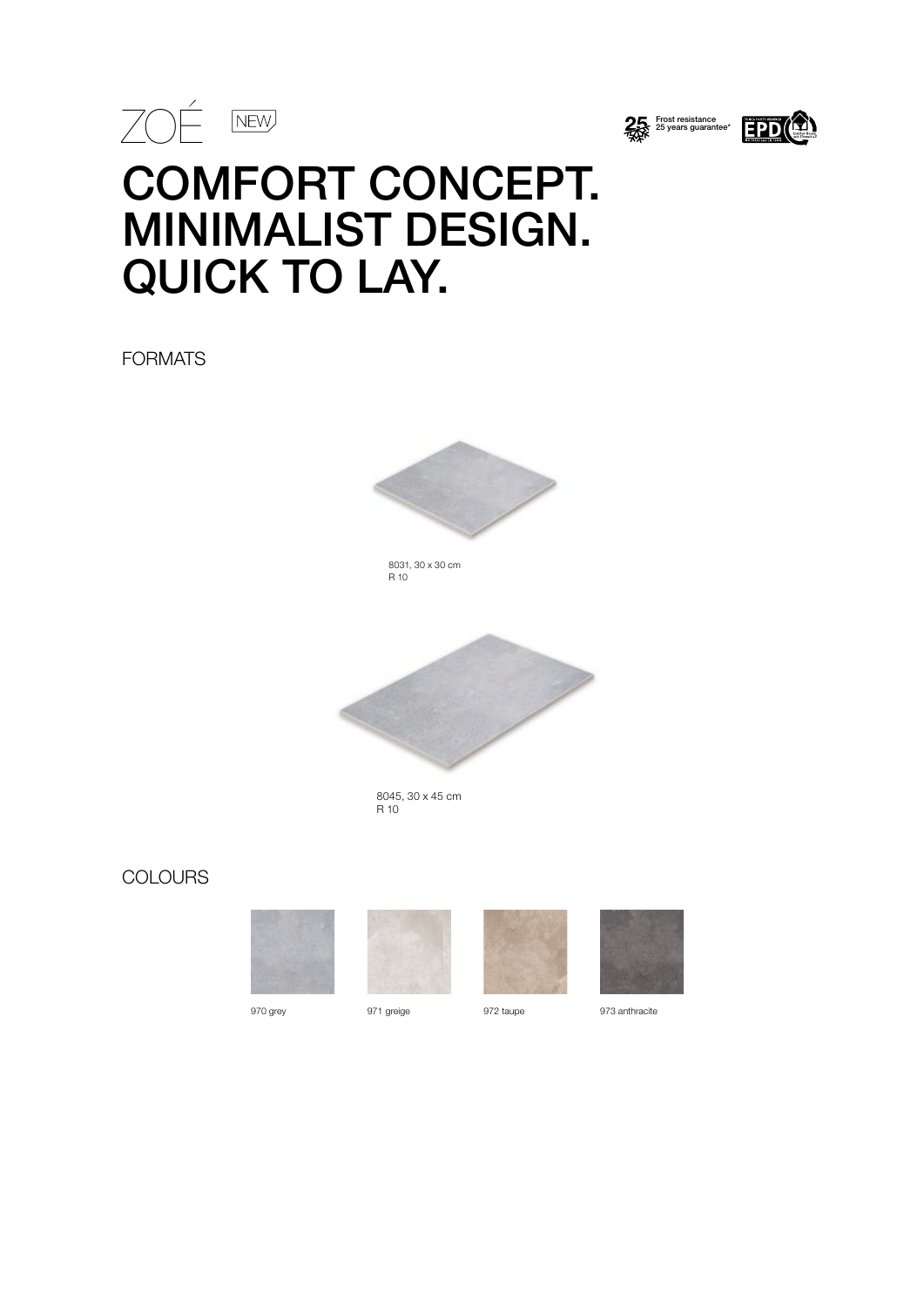# ZOÉ



#### SOPHISTICATED SCREED LOOK WITH PERFECT APPLICATION AND A MOULDING-CONCEPT.

Zoé demonstrates its true capabilities when firmly laid with matching ceramic stairs and edges. We call it the "comfort concept". This perfect application is also really easy to achieve with the quick-laying 30 x 30 or 30 x 45 format. Yet it also offers a prestigious look and a nice feel underfoot. And it is completely organic – no impregnation, no time-consuming maintenance with aggressive chemicals, blowtorches, pressure washers or acrobatic scraping of the pointing. Just water and a cloth are enough. This leaves more time for relaxing. And with ceramic tiles, barbecues are no problem. Zoe provides minimalist design with a sophisticated screed look in four colours and a matching loft moulding range.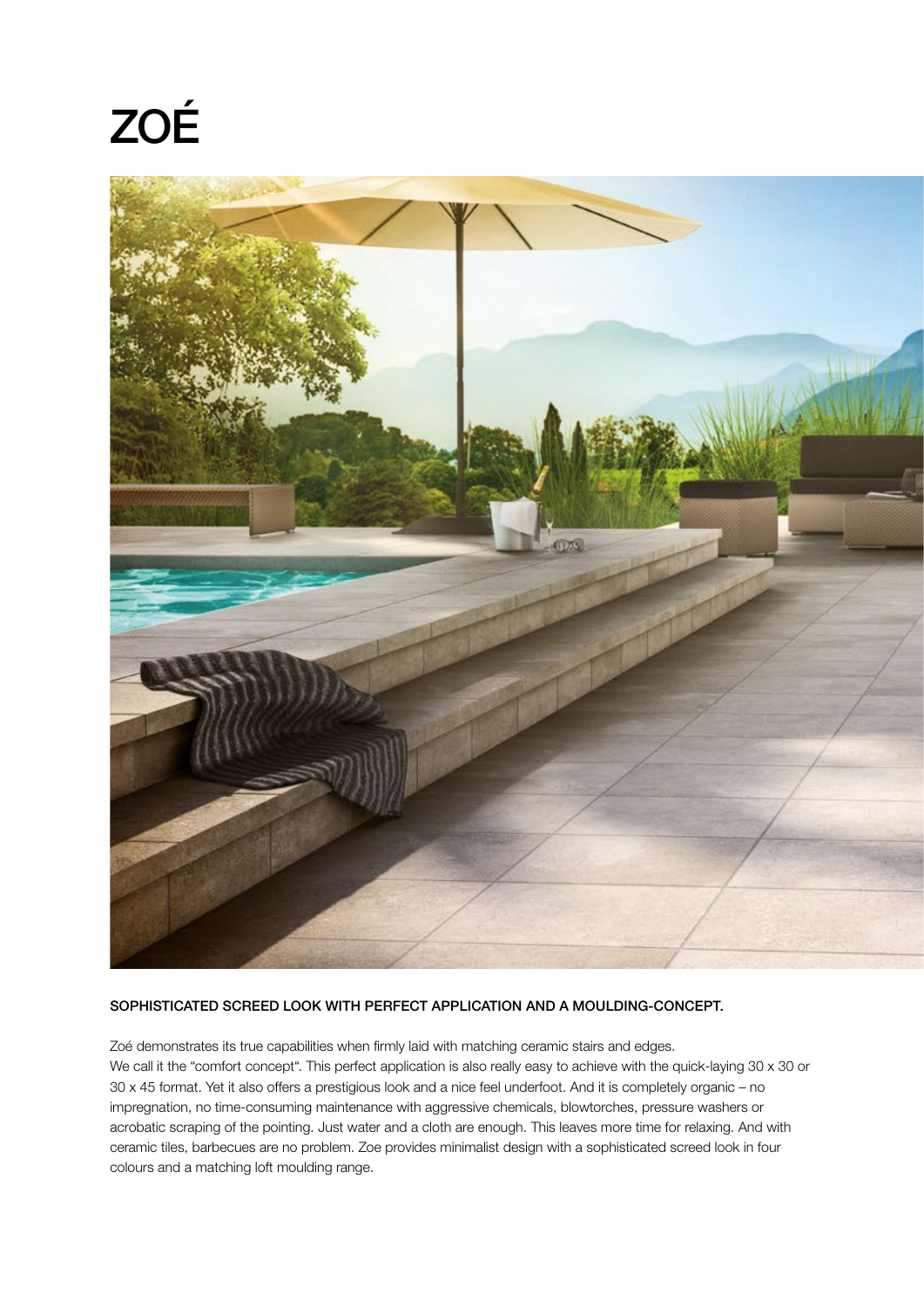

### PERFECT APPLICATION. AND A NICE FEEL UNDERFOOT. ORGANIC EASY CLEANING.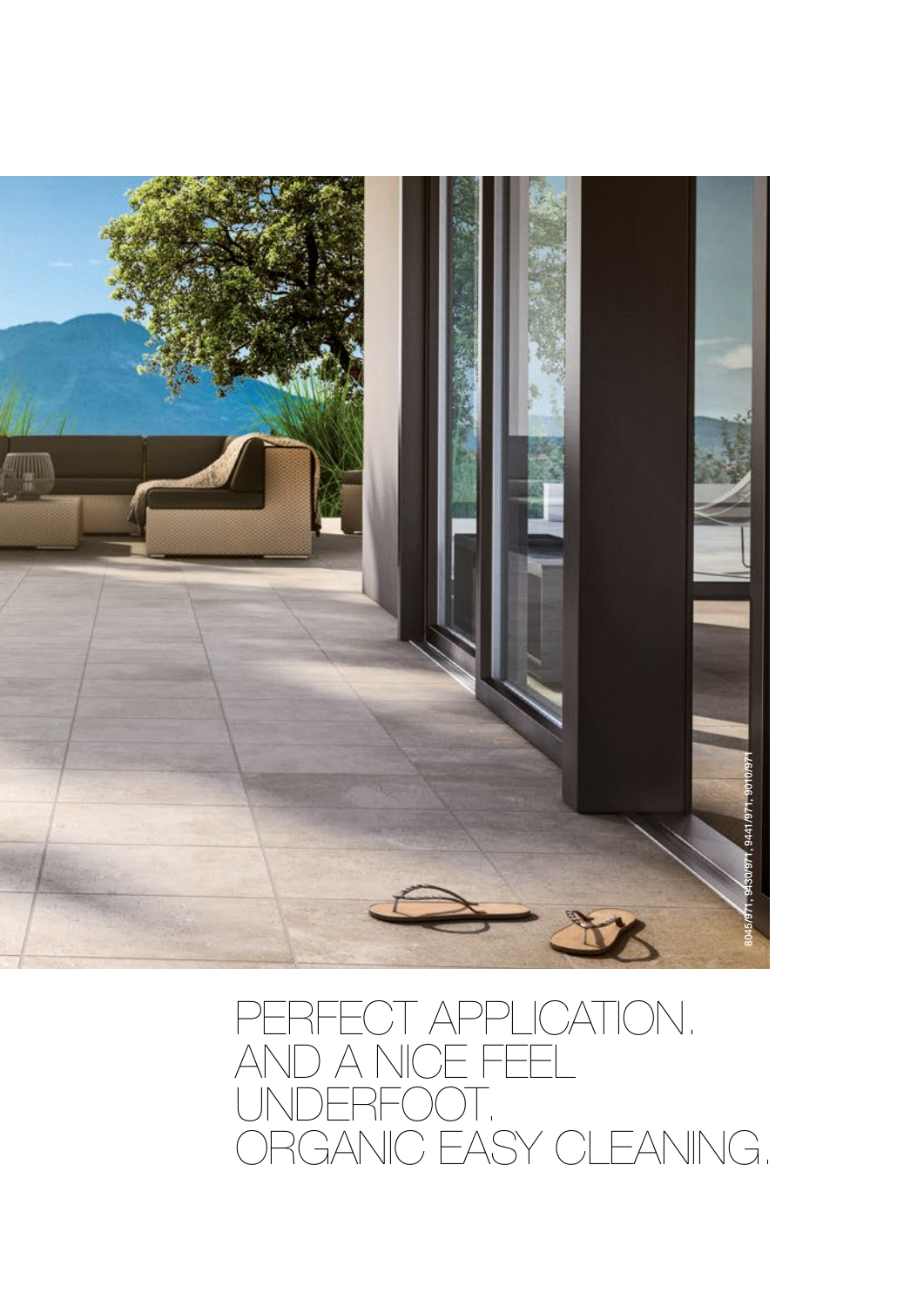# ZOÉ COMFORT CONCEPT. MINIMALIST DESIGN. QUICK TO LAY.

### TRIM PIECES



9441 loft stair tread corner® 340 x 340 x 35 x 11 mm, calibrated



9430 loft stair tread tile® 294 x 340 x 35 x 11 mm, calibrated



4815 loft angle tile® 294 x 175 x 52 x 10 mm, calibrated



8102 skirting 294 x 73 x 8 mm



9010 riser corner 157 x 52 x 52 x 10 mm, calibrated







Abra









Completely frost-resistant

Ströher

3.C

Easy maintenance and hygienic

and colourfast and hygienic Abrasion resistant Anti-slip with DIN EN accessories Ecofriendly

In compliance with DIN EN Anti-slip accessories

Variety of

N)

Resistant to chemicals

Glow-resistant



\*25 year guarantee

hard glaze

trim pieces

Fade-free